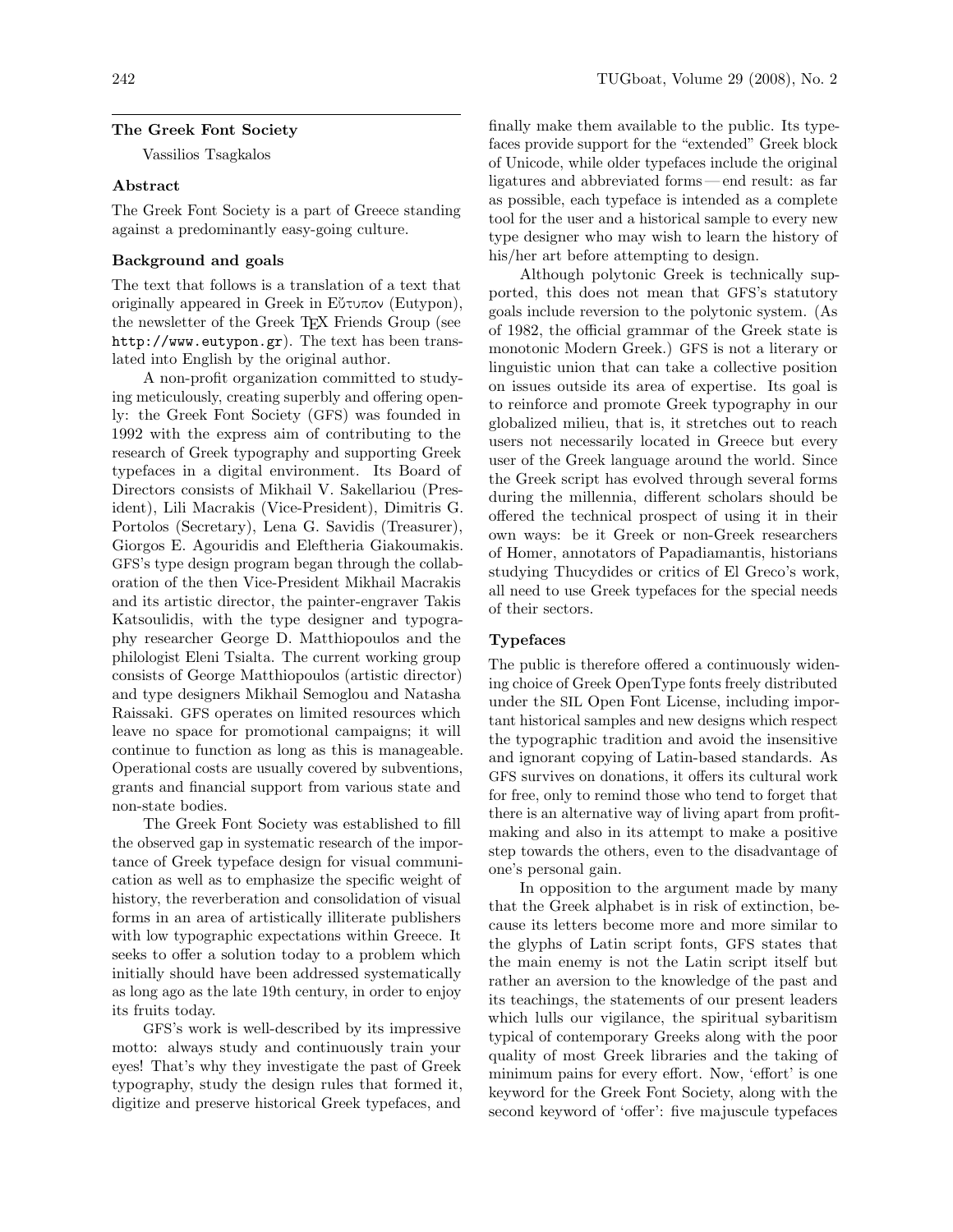are offered, together with GFS Complutum Classic (with new capital letters) from the 16th century, three typefaces from the 18th century, another three from the 19th century and seven typefaces from the 20th/21st century — all free of charge! Naturally we can only expect more free GFS fonts.

As for our present  $(A)$ T<sub>F</sub>X, GFS offers five free fonts: GFSDidotTeX, GFSBodoniTeX, GFSPorsonTeX, GFSNeoHellenicTeX and GFSArtemisiaTeX. That is, we do provide specific fonts and a web page dedicated to TEX, combined with a presentation of the Department of Mathematics at the University of the Aegean and the Laboratory of Digital Typography and Mathematical Applications. All this is thanks to a collaboration of the GFS with a member of our Greek TEX Friends group, Antonis Tsolomitis. Needless to say, all OpenType fonts can be used directly with X TEEX/X <sup>E</sup>LATEX.

## Publishing

The Greek Font Society is also productive in publishing, since it has translated and designed Robert Bringhurst's renowned book "The Elements of Typographic Style,", Crete University Press, Iraklion, 2001, with a grant by the Stavros Niarchos Foundation. For the occasion of the 2004 Olympic Games in Athens, GFS designed and published, also with the kind support of the Stavros Niarchos Foundation, a set of seven bilingual not-for-sale publications (English, French, German, Modern Greek, Italian, Russian, and Spanish) of the 14 Olympic Odes of Pindar using historical Greek typefaces from the 15th to the 20th century for the ancient Greek text. The Ancient Greek text was typeset in seven digital redesigns (one for each language) of the most celebrated Greek typefaces elaborated in several European countries. This publication was aimed at asserting that the Olympic Games, far from becoming used up as an instance of immoderate commercialization, ought to be generating a cultural dialogue uniting all nations. The set was offered as a gift to all of the participating Olympic Committees in the Games and sent to a range of libraries in Greece and abroad.

In 1995 the GFS organised an International Conference, "Greek Letters: From Tablets to Pixels" at the Institute Français d'Athènes in 1995, with Greek and foreign participants who presented their research on the history, aesthetics and technological future of the Greek typefaces. The proceedings of the Conference are downloadable in Greek from the GFS's website, and their English translation by Mikhail S. Macrakis (ed.), "Greek Letters: From Tablets to Pixels", was published by Oak Knoll Press, New Castle, Delaware, 1996.

GFS is also preparing an anthology of Greek typography, presenting books which have impacted the typography of Greek publications from the era of earliest typography to mid-20th century, as well as historical information on the publishers and typographers who created them. The anthology will aim at making Greek typographic history accessible to all and enabling Greek graphic designers to come into contact with the history of their art by offering images and data kept hidden on library shelves.

## Interview: George Matthiopoulos

Mr George Matthiopoulos works as a type designer for the Greek Font Society. He kindly agreed to answer the questions which Εὔτυπον put to him.

Q: What makes Greek typographic history worth attention and study?

A: The history of every aspect of the art and techniques which shaped the course of modern Greek culture is, in my view, self-evidently worthy; add to this that a better understanding of the typographic tradition aids the creative assimilation of the globalized visual communication by new generation graphic designers.

Q: Would you say that the Greek script receives its value through the ages on the simple grounds of being the carrier of the Greek language and civilization or does it have its own value due to some important people that have served it?

A: Letters are primarily communication symbols of a language, but in the course of time they develop a timeless aesthetic connection with language. The Greek alphabet originated without many modifications from the Phoenician alphabet and the Latin alphabet was derived from the Greek. [According to the American scholar Barry B. Powel, the alphabet is a Greek invention: see Homer and the Origin of the Greek Alphabet, Cambridge University Press, 1991.] So, any couplings between language and aesthetics are not metaphysical and immovable ideas (in the Platonic sense), but are rather shaped by the historical process: historical changes, such as the transition from majuscule to miniscule script (around the 9th century) or the simplification of the typographic case by removal of the Byzantine ligatures (in the mid-18th century) were not undertaken by individual persons but resulted from already existing changes in everyday practice.

Q: In an age of abundant impressive technological means, with many technical issues resolved, do you think that the artistic component of typography is served or oppressed by technological advancements?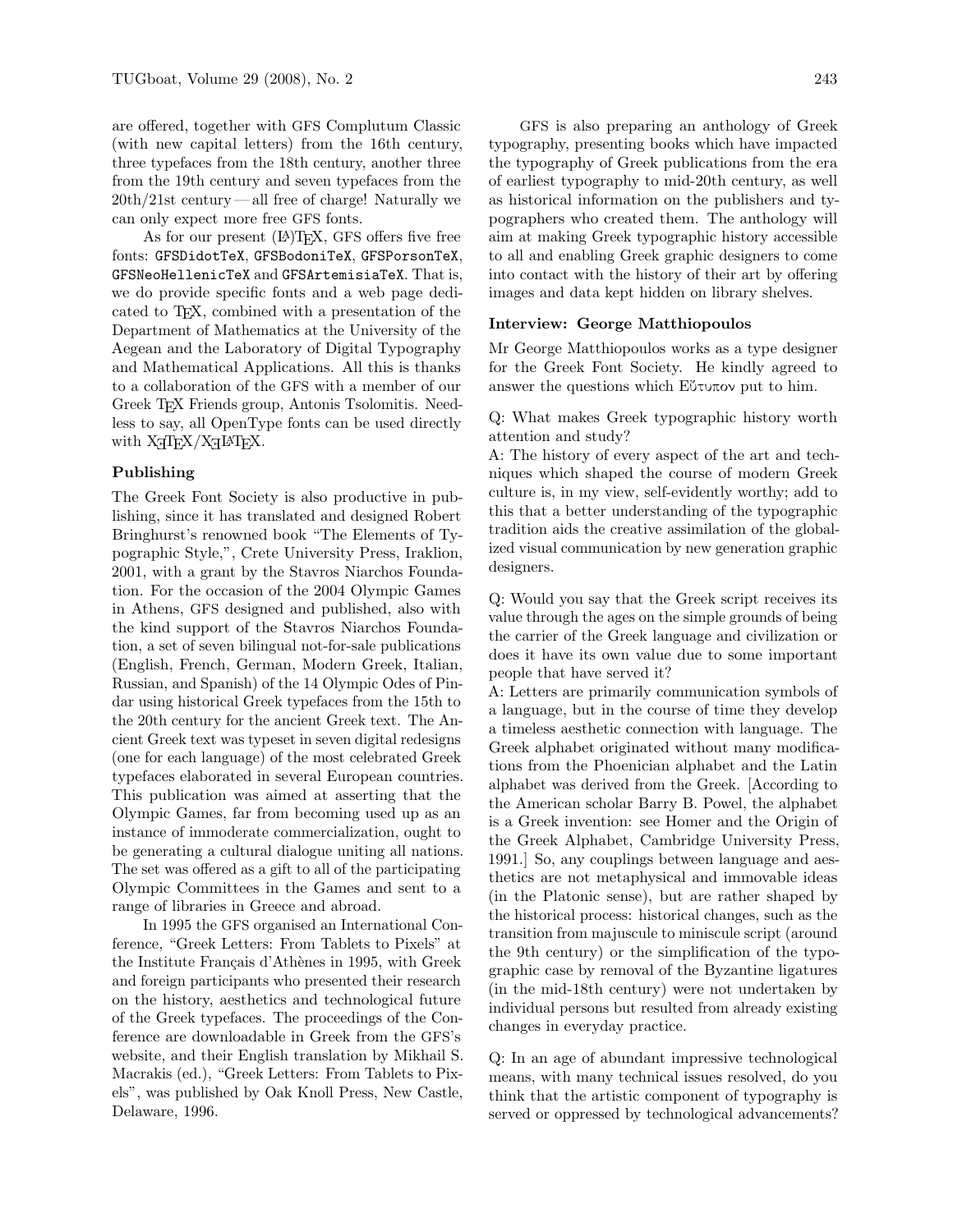A: Like the tools of every form of art, computers and their software may prove to be means of emancipating those who realize the capabilities and the limitations of these means, but for their lazy-minded users they only foster their shallow minds. Now, shallowness flourishes around us.

Q: Can you highlight the reasons why typographic culture is absent in the Greek society today? Could it be a matter of culture in general and of the utilitarian notion of knowledge?

A: Yes, I think the answer is there. How can there be typographic education when education in general is becoming an even more distant dream for the majority? I mean here real Culture, not the industrialized product of our grade-aholic educational system we have all come to accept. Aesthetical culture is even more demanding than the general education and this is a field in which modern Greece is still held back. Add to this the loss of the popular elegant taste which sprang spontaneously from the people until just a few years ago. The "mincing machine" called television has ground everything from one end to the other into a colorless and tasteless mass. You see, the increased money we have made in the recent decades is not enough in itself.

Q: Would you like to share your experience from contemporary typographic culture in other European countries? Are there any immediate initiatives that can be taken?

A: The states that have always had a tradition of typography continue to support typographical practice and bring new ideas. Even non-central European countries like Spain and Portugal have already organized the education of type design. Indeed, they all have the privilege of drawing upon the centuries-long research and background of Latin script typography, from which we can benefit only indirectly. The issue of typographic education is big and difficult to deal with in a general way. There has been more progress lately compared to what was happening a decade ago, but there is a long way to go. The Greek Font Society tries to lay the foundations, in order for all who become sensitive to the issue to be able to refer to sources. The Union of Greek Graphic Designers has also recently demonstrated an actual interest and we will continue to work with them. Both the School of Graphic Arts at the Athens Technological Educational Institute and the Athens School of Fine Arts currently promote the teaching of typographic art more dynamically, as well as private educational centers and other schools. Still, I am not sure whether this is a momentary interest by certain individuals today or something that might

be long-lived. Greece is unfortunately not the place to make easy predictions.

Q: Given that young people use text editing in their computers from a very young age, do you think that there are proposals to introduce typographic education in at least the secondary education level by providing stimuli and asking for speculation on the aesthetics of our texts?

A: That would definitely be very good indeed, but I am afraid that Greek secondary education has other more important issues to address first.

Q: Are you bothered by the completely unaccented Greek appearing often on the TV, mainly on the news broadcast? [News captions, headlines and transcriptions on Greek TV news is almost always typed without even a tonos (the monotonic accent symbol) on vowels.]

A: No, not personally. I am rather bothered aesthetically by the monotonic Modern Greek. The GFS does not claim the role of a philological leader. In a sense we are "accent neutral", if I may use this neologism. As a Society, we offer the maximum range in our products, that is, polytonic Greek fonts, so that anyone can use them in any way they see fit.

Q: How do you explain the contradiction of a downgraded visual appearance of our texts in our age where image aesthetics and visual representations keep the leading role?

A: I think I referred to this before. Those who deal in visual communication in Greece today rarely possess any aesthetical culture which presupposes knowledge of the historical tradition. Most standards are imported to Greece and remain unassimilated.

Q: Let me ask you a reasonable question: Have any of those who are par excellence interested in the diachronic Greek language and advocate it so far embraced, promoted or supported your work? I refer to philologists, historians, archaeologists, theologians, Universities, the Church, etc. [The Eastern Orthodox Church has never adopted monotonic Modern Greek and still uses the polytonic grammar in its services and most of its communication.]

A: Not to the extent that one would actually expect, but then again what else has been institutionally embraced by them? Nothing, so this does not leave us out either. Nevertheless, individual entities from all of the above have individually expressed their solidarity with our work.

Q: Your website includes a special page devoted to TEX and offers TEX-compatible fonts. How do you appreciate this interest of people from exact science? A: I am a type designer myself, but through my father's love for Mathematics I have developed an